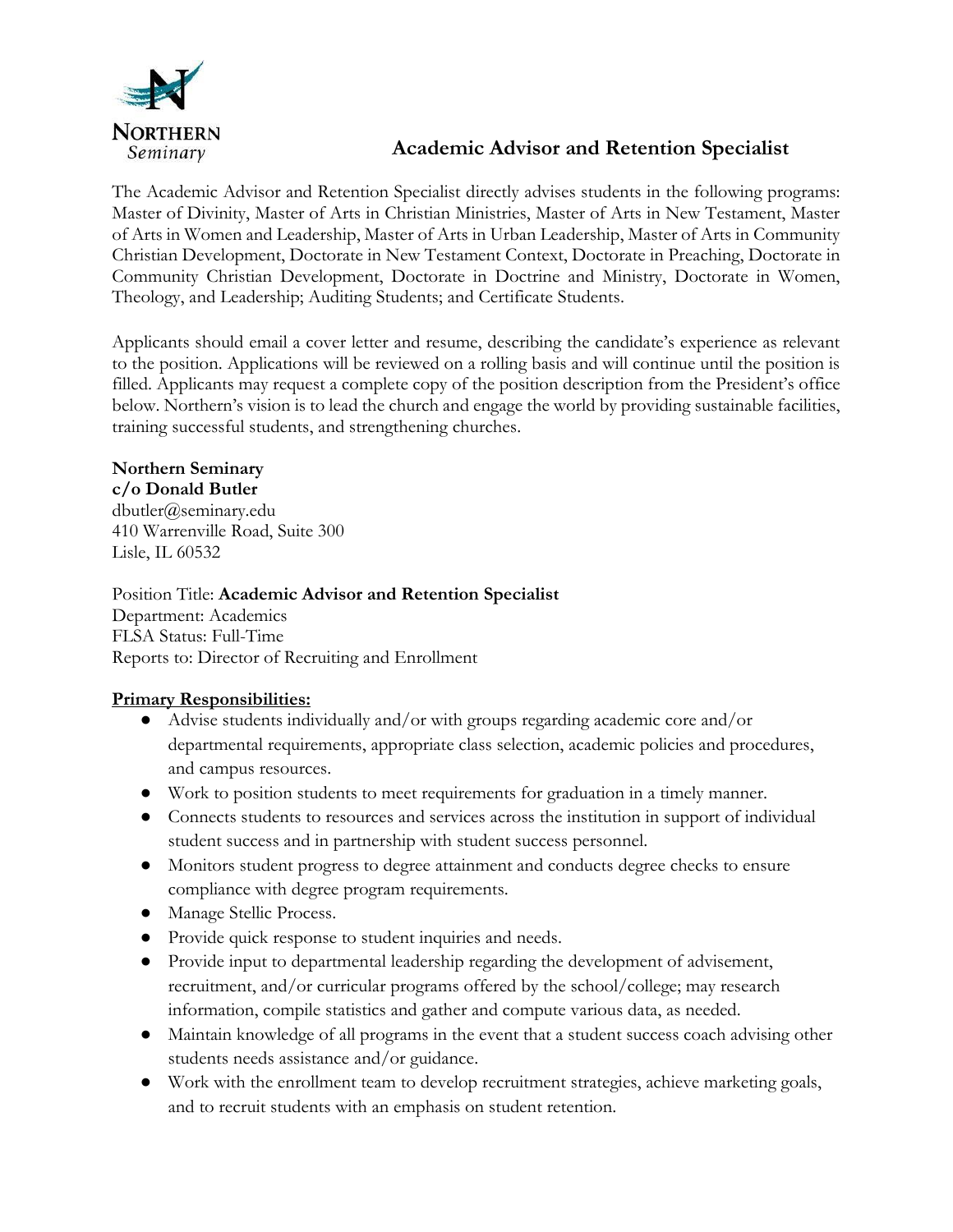- Update student website with ministry opportunities
- Update the website and Populi calendar.
- Assist with Commencement as needed.

#### **Required Skills/Abilities**

- Knowledge of and in agreement with the mission and values of Northern Seminary.
- Knowledge of methods and techniques used in recruiting, enrollment and retention.
- Ability to manage multiple projects with competing levels of priority in a timely fashion
- Outstanding verbal and written communication skills, with an attention to detail.
- Ability to clearly and concisely communicate content to a variety of constituents.
- Ability to develop and maintain effective working relationships within the Seminary.

#### **Education and Experience**

- Bachelor's degree in related field and/or experience., Master's degree preferred.
- Proficiency in CRM software which including but not limited to Salesforce.
- General knowledge of computer programs, database software Populi, social media, and expertise in Excel and MS Word.
- Collaborative organizational and networking skills.
- Strong administrative follow up and time management abilities.
- Demonstrated ability to take initiative and carry a project from start to finish.

#### **Core Competencies:**

- Communication: Strong verbal and written skills with attention to detail
- Agreement. Complies with the Seminary Faith and Community Standard statements.
- Interpersonal Relationships. Promotes harmony and cooperation within working relationships; effectively addresses and resolves conflicts with others.
- Initiative and Self-Reliance. Takes action without direction; uses sound judgment in decision making; looks for new and better ways to accomplish goals.
- Trust and Integrity. Is widely trusted; seen as direct and truthful; keeps confidences; admits mistakes; adheres to an appropriate and effective set of core values
- Innovative creativity to elevate overall brand in a way that reflects our niche market.

#### **Our Core Values**

The Academic Advisor and Retention Specialist will reflect these values:

- International, Interracial, Intercultural and Mutual We are strongest when we reflect the breadth of Christ's church through intentional efforts to be agents of reconciliation and people who affirm the equal calling of women and men to lead the church and engage the world. Our graduates, faculty and staff demonstrate God's love around the world and across lines of culture, race and gender.
- Pastoral/Missional Mindset The Gospel is best proclaimed and shared by equipped church leaders who are committed to mission, prayer, faith, compassion.
- Servant Leaders We best serve our students and their churches when we are resourceful, strategic, and capable, relying on integrity to guide all interactions.
- Teachable in relationship with God as we pursue His wisdom and study His Word.